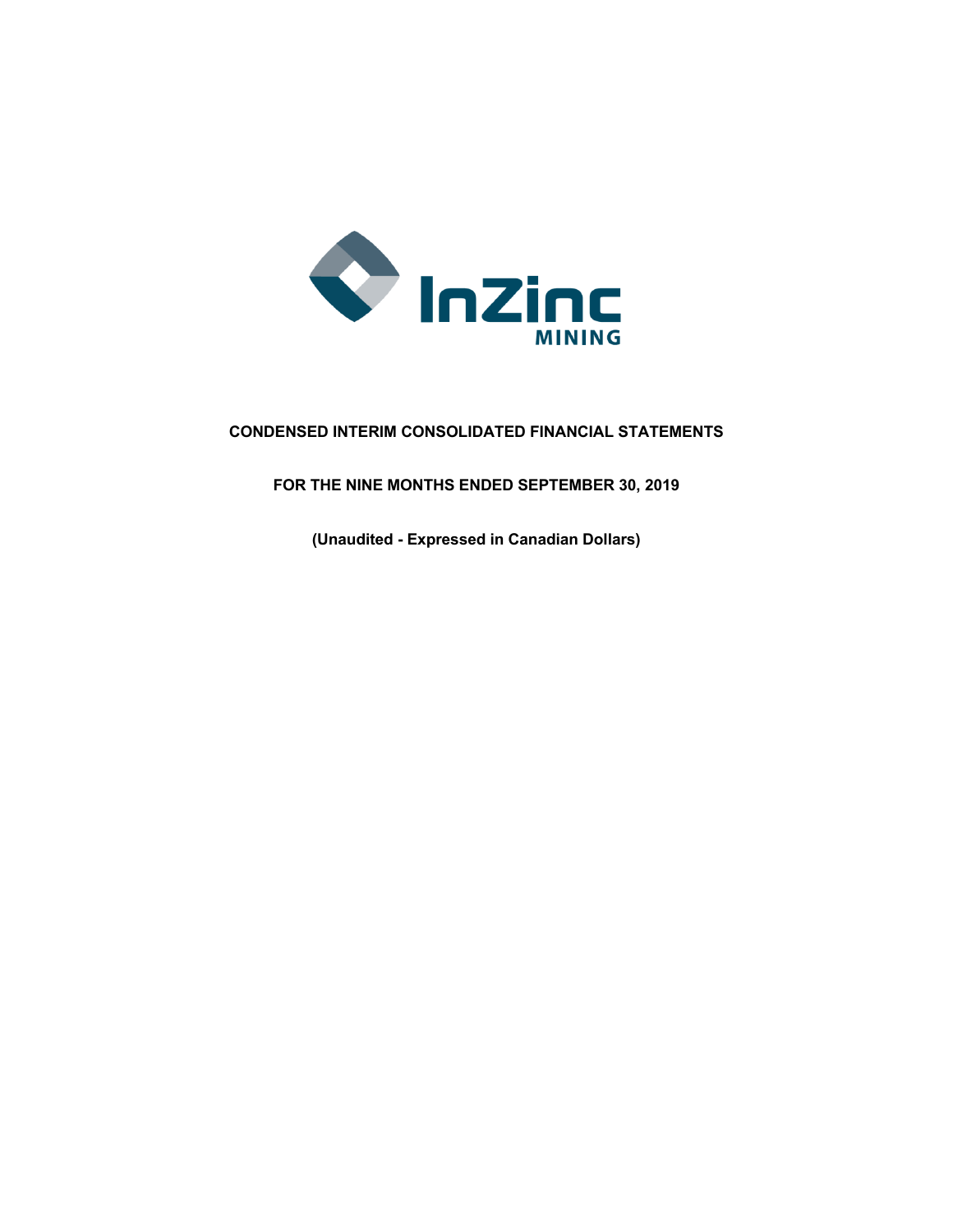# **NOTICE OF NO AUDITOR REVIEW OF CONDENSED INTERIM CONSOLIDATED FINANCIAL STATEMENTS**

Under National Instrument 51-102, Part 4, subsection 4.3(3)(a), if an auditor has not performed a review of the condensed interim consolidated financial statements, they must be accompanied by a notice indicating that an auditor has not reviewed the financial statements.

The Company's independent auditor has not performed a review of these condensed interim consolidated financial statements in accordance with standards established by the Chartered Professional Accountants of Canada for a review of interim financial statements by an entity's auditor.

The accompanying unaudited condensed interim consolidated financial statements for InZinc Mining Ltd. for the nine months ended September 30, 2019 have been prepared by and are the responsibility of the Company's management.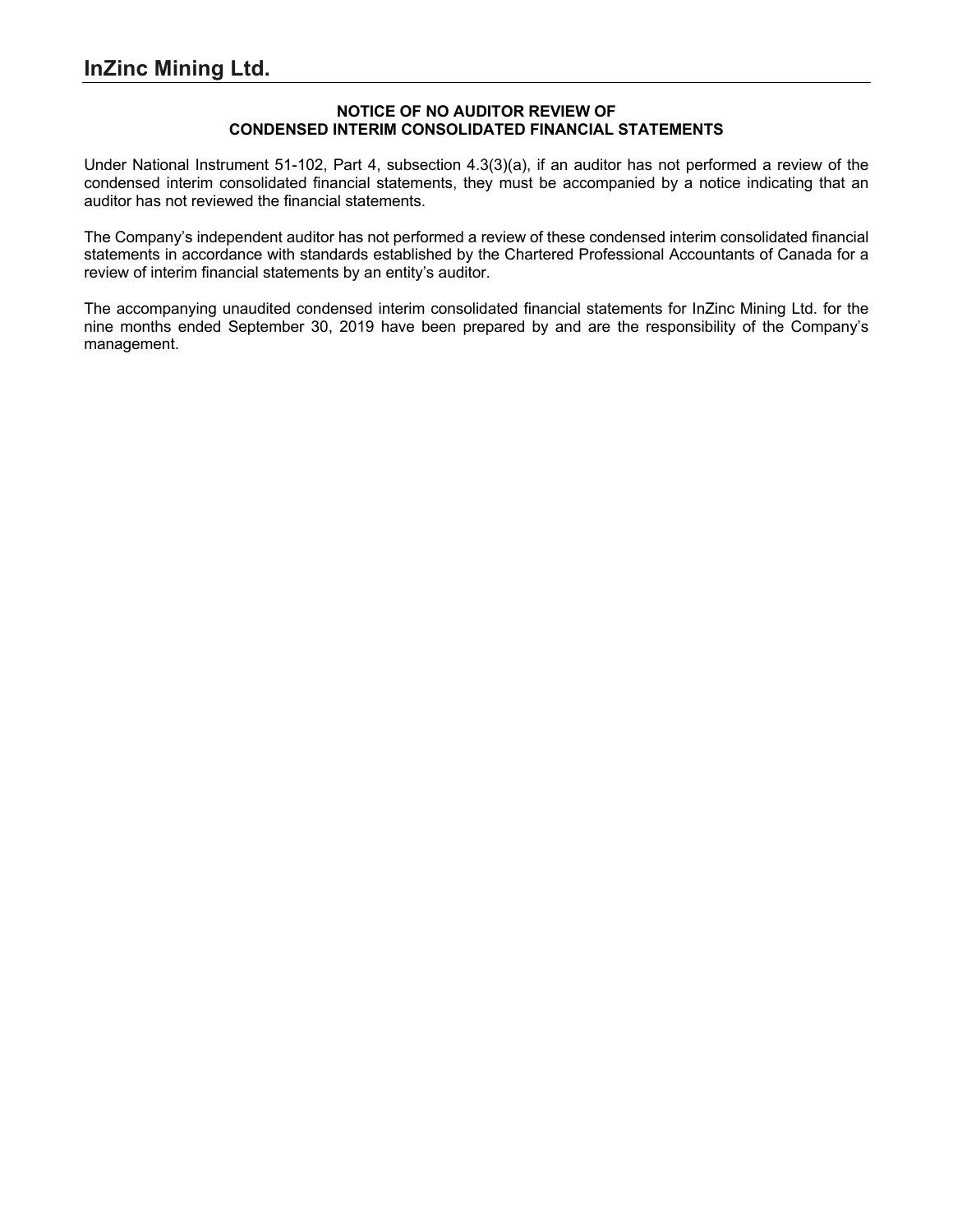# **CONDENSED INTERIM CONSOLIDATED STATEMENTS OF FINANCIAL POSITION**

(Unaudited - Expressed in Canadian Dollars) As at

**September 30, 2019** December 31, 2018 **ASSETS Current** Cash (Note 4) **\$ 296,010** \$ 597,620 Receivables (Note 5) **19,780** 40,075 Prepaids **6,602** 19,874 Marketable securities (Note 6) **353** 770 **322,745** 658,339 Reclamation deposits (Note 7) **165,584** 169,287<br>Exploration and evaluation assets (Note 7) **169,287 165,584 169,287 8,701,720 169,307,662** Exploration and evaluation assets (Note 7) **\$ 9,190,049** \$ 9,135,288 **LIABILITIES Current** Accounts payable and accrued liabilities (Notes 8 and 10) **\$ 27,824** \$ 86,848 **SHAREHOLDERS' EQUITY** Share capital (Note 9) **17,593,159** 17,348,969 Reserves – share-based (Note 9)<br>Reserves – accumulated other comprehensive loss **823,088** (1,936) (1,519) Reserves – accumulated other comprehensive loss **(1,936)** (1,936) Deficit **(9,252,086)** (9,081,557) **9,162,225** 9,048,440 **\$ 9,190,049** \$ 9,135,288

Nature of operations and going concern (Note 1)

Approved on behalf of the Board:

*"Wayne Hubert" "John Murphy"*

Wayne Hubert, Director **John Murphy, Director**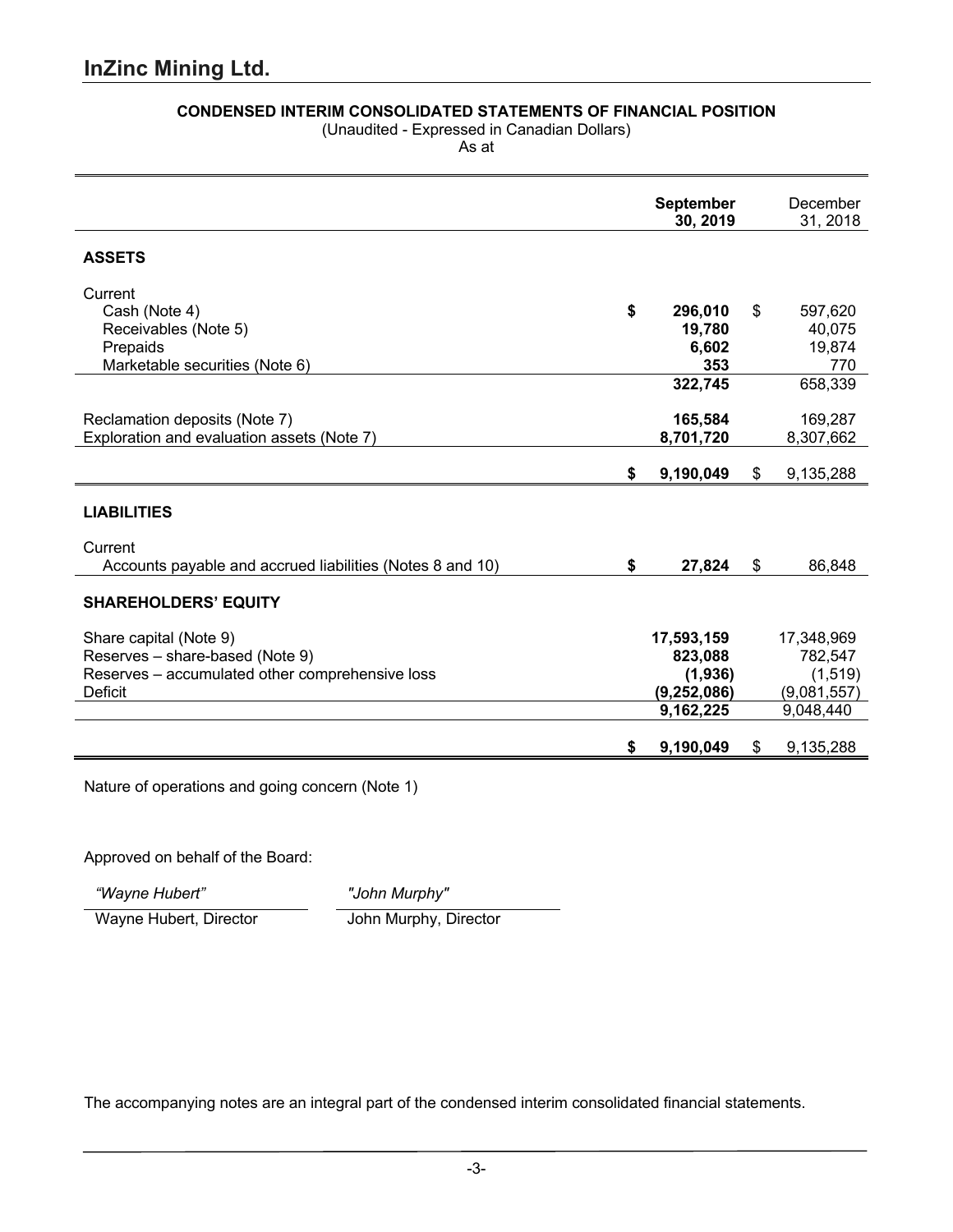# **CONDENSED INTERIM CONSOLIDATED STATEMENTS OF LOSS AND COMPREHENSIVE LOSS**

|                                                         | For the three months ended |                              |    |                       | For the nine months ended |                              |    |                       |
|---------------------------------------------------------|----------------------------|------------------------------|----|-----------------------|---------------------------|------------------------------|----|-----------------------|
|                                                         |                            | <b>September</b><br>30, 2019 |    | September<br>30, 2018 |                           | <b>September</b><br>30, 2019 |    | September<br>30, 2018 |
| <b>EXPENSES</b>                                         |                            |                              |    |                       |                           |                              |    |                       |
| Communication and investor relations                    | \$                         | 6,324                        | \$ | 3,785                 | S                         | 16,663                       | \$ | 18,237                |
| Filing and regulatory                                   |                            | 3,798                        |    | 3,551                 |                           | 14,528                       |    | 14,920                |
| Foreign exchange loss (gain)                            |                            | (49)                         |    | 16,760                |                           | 6,056                        |    | (2,081)               |
| Office and miscellaneous (Note 10)                      |                            | 11,178                       |    | 10,848                |                           | 33,070                       |    | 70,767                |
| Professional fees (Note 10)                             |                            | 16,309                       |    | 14,112                |                           | 48,459                       |    | 56,978                |
| Property investigation costs                            |                            |                              |    |                       |                           |                              |    | 33,365                |
| Rent (Note 10)                                          |                            | 1,500                        |    | 2,250                 |                           | 6,000                        |    | 6,750                 |
| Share-based compensation (Notes 9 and 10)               |                            | 13,512                       |    | 34,065                |                           | 35,056                       |    | 141,702               |
| Travel                                                  |                            |                              |    | 2,715                 |                           | 10,697                       |    | 10,306                |
| Loss for the period                                     |                            | (52, 572)                    |    | (88,086)              |                           | (170, 529)                   |    | (350, 944)            |
|                                                         |                            |                              |    |                       |                           |                              |    |                       |
| Unrealized gain (loss) on marketable securities         |                            | 42                           |    | (958)                 |                           | (417)                        |    | (562)                 |
| Loss and comprehensive loss for the period              | \$                         | (52, 530)                    | \$ | (89,044)              | \$                        | (170, 946)                   | \$ | (351,506)             |
|                                                         |                            |                              |    |                       |                           |                              |    |                       |
| Basic and diluted loss per common share                 | \$                         | (0.00)                       | \$ | (0.00)                | \$                        | (0.00)                       | \$ | (0.00)                |
| Weighted average number of common<br>shares outstanding |                            | 114,685,419                  |    | 108,885,419           |                           | 111,594,943                  |    | 108,830,474           |

(Unaudited - Expressed in Canadian Dollars)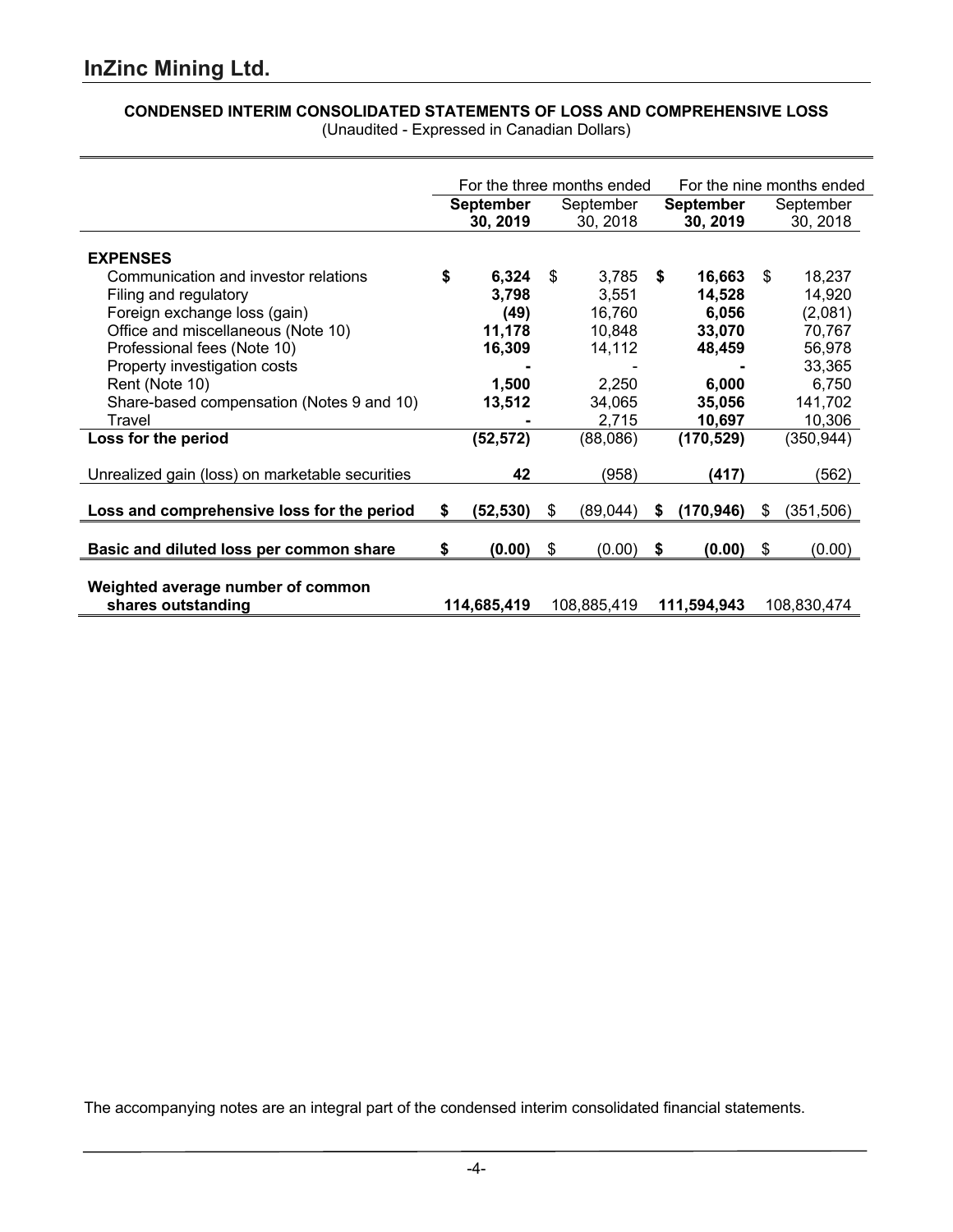# **CONDENSED INTERIM CONSOLIDATED STATEMENTS OF CHANGES IN SHAREHOLDERS' EQUITY**

(Unaudited - Expressed in Canadian Dollars)

|                                                                                                                                                                                                   |                         | Share capital                  |                          |                 |    |          |                |                                                                 |  |  |  |  |  |  |  |  |  |  |  |  |  |  |  |  |  |  |  |  |  |  |  |  |  |  |  |  |  |  |  |  |  |  |  |  |  |  |  |  |  |  |  |  |  |  |  |  |  |  |  |  |  |  |  |  |  |  |  |  |  |  |                                                                   |  |                |       |
|---------------------------------------------------------------------------------------------------------------------------------------------------------------------------------------------------|-------------------------|--------------------------------|--------------------------|-----------------|----|----------|----------------|-----------------------------------------------------------------|--|--|--|--|--|--|--|--|--|--|--|--|--|--|--|--|--|--|--|--|--|--|--|--|--|--|--|--|--|--|--|--|--|--|--|--|--|--|--|--|--|--|--|--|--|--|--|--|--|--|--|--|--|--|--|--|--|--|--|--|--|--|-------------------------------------------------------------------|--|----------------|-------|
|                                                                                                                                                                                                   | <b>Issued</b><br>Amount |                                | Reserves-<br>share-based |                 |    |          |                |                                                                 |  |  |  |  |  |  |  |  |  |  |  |  |  |  |  |  |  |  |  |  |  |  |  |  |  |  |  |  |  |  |  |  |  |  |  |  |  |  |  |  |  |  |  |  |  |  |  |  |  |  |  |  |  |  |  |  |  |  |  |  |  |  | Reserves-<br>accumulated<br>other<br>comprehensive<br><b>loss</b> |  | <b>Deficit</b> | Total |
| Balance at December 31, 2017                                                                                                                                                                      | 108,685,419             | \$17,323,349                   | \$                       | 622,368         | \$ | (624)    | \$ (8,619,097) | \$9,325,996                                                     |  |  |  |  |  |  |  |  |  |  |  |  |  |  |  |  |  |  |  |  |  |  |  |  |  |  |  |  |  |  |  |  |  |  |  |  |  |  |  |  |  |  |  |  |  |  |  |  |  |  |  |  |  |  |  |  |  |  |  |  |  |  |                                                                   |  |                |       |
| Shares issued for exploration and evaluation assets<br>Share issue costs<br>Share-based compensation<br>Unrealized loss on marketable securities<br>Loss for the period                           | 200,000                 | 29,000<br>(3,380)              |                          | 141,702         |    | (562)    | (350, 944)     | 29,000<br>(3,380)<br>141,702<br>(562)<br>(350, 944)             |  |  |  |  |  |  |  |  |  |  |  |  |  |  |  |  |  |  |  |  |  |  |  |  |  |  |  |  |  |  |  |  |  |  |  |  |  |  |  |  |  |  |  |  |  |  |  |  |  |  |  |  |  |  |  |  |  |  |  |  |  |  |                                                                   |  |                |       |
| Balance at September 30, 2018                                                                                                                                                                     | 108,885,419             | \$17,348,969                   | S                        | 764,070         | S. | (1, 186) | \$ (8,970,041) | \$9,141,812                                                     |  |  |  |  |  |  |  |  |  |  |  |  |  |  |  |  |  |  |  |  |  |  |  |  |  |  |  |  |  |  |  |  |  |  |  |  |  |  |  |  |  |  |  |  |  |  |  |  |  |  |  |  |  |  |  |  |  |  |  |  |  |  |                                                                   |  |                |       |
| Balance at December 31, 2018                                                                                                                                                                      | 108,885,419             | \$17,348,969                   | \$                       | 782,547         | \$ | (1, 519) | \$ (9,081,557) | \$9,048,440                                                     |  |  |  |  |  |  |  |  |  |  |  |  |  |  |  |  |  |  |  |  |  |  |  |  |  |  |  |  |  |  |  |  |  |  |  |  |  |  |  |  |  |  |  |  |  |  |  |  |  |  |  |  |  |  |  |  |  |  |  |  |  |  |                                                                   |  |                |       |
| Shares issued for cash<br>Shares issued for exploration and evaluation assets<br>Share issue costs<br>Share-based compensation<br>Unrealized loss on marketable securities<br>Loss for the period | 5,500,000<br>300,000    | 275,000<br>12,000<br>(42, 810) |                          | 5,485<br>35,056 |    | (417)    | (170, 529)     | 275,000<br>12,000<br>(37, 325)<br>35,056<br>(417)<br>(170, 529) |  |  |  |  |  |  |  |  |  |  |  |  |  |  |  |  |  |  |  |  |  |  |  |  |  |  |  |  |  |  |  |  |  |  |  |  |  |  |  |  |  |  |  |  |  |  |  |  |  |  |  |  |  |  |  |  |  |  |  |  |  |  |                                                                   |  |                |       |
| <b>Balance at September 30, 2019</b>                                                                                                                                                              | 114,685,419             | \$17,593,159                   | S                        | 823,088         | S  | (1,936)  | \$ (9,252,086) | \$9,162,225                                                     |  |  |  |  |  |  |  |  |  |  |  |  |  |  |  |  |  |  |  |  |  |  |  |  |  |  |  |  |  |  |  |  |  |  |  |  |  |  |  |  |  |  |  |  |  |  |  |  |  |  |  |  |  |  |  |  |  |  |  |  |  |  |                                                                   |  |                |       |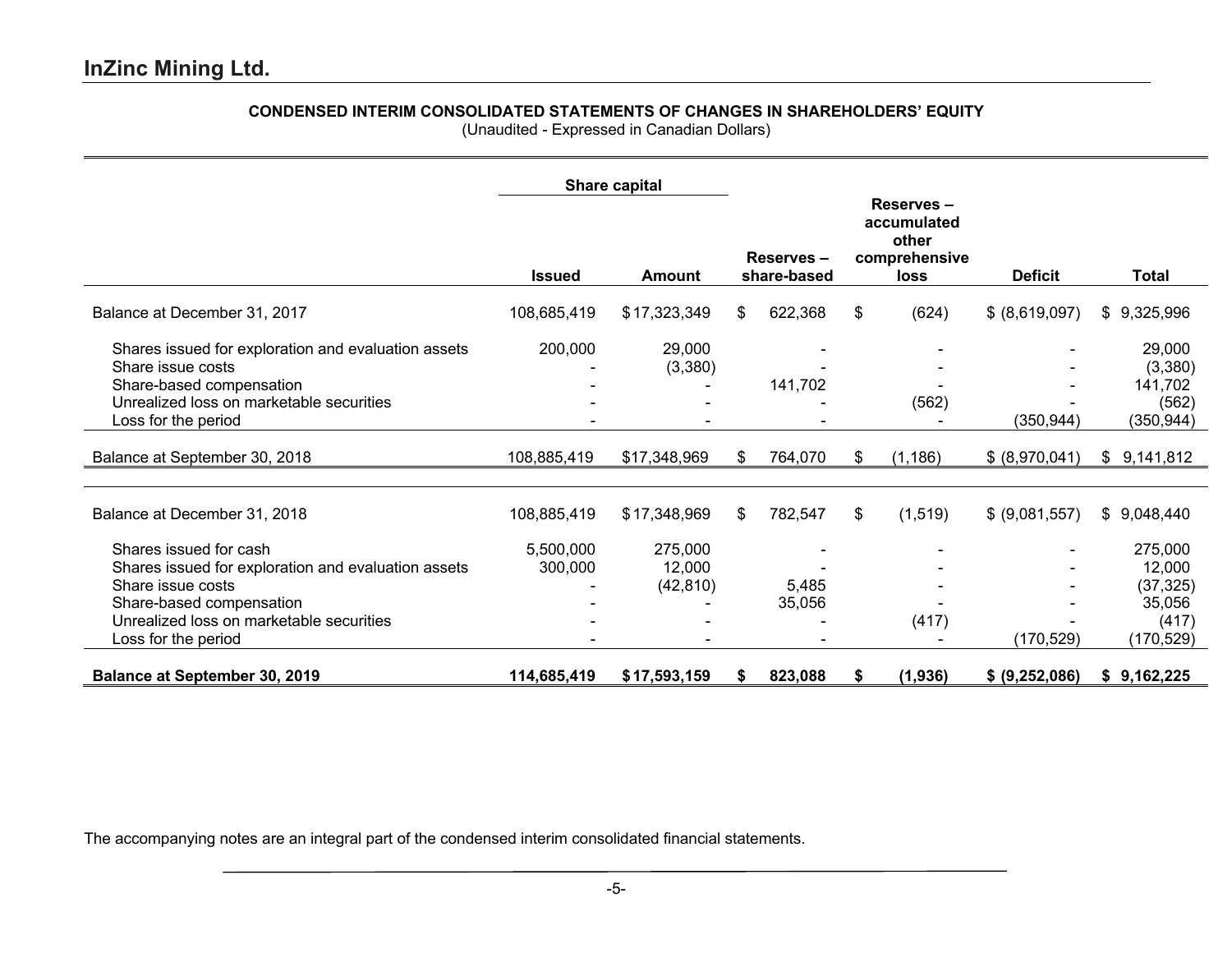l.

# **CONDENSED INTERIM CONSOLIDATED STATEMENTS OF CASH FLOWS**

(Unaudited - Expressed in Canadian Dollars)

For the nine months ended

|                                                                |    | <b>September</b><br>30, 2019 | September<br>30, 2018 |
|----------------------------------------------------------------|----|------------------------------|-----------------------|
| <b>OPERATING ACTIVITIES</b>                                    |    |                              |                       |
| Loss for the period                                            | \$ | $(170, 529)$ \$              | (350, 944)            |
| Items not involving cash:                                      |    |                              |                       |
| Share-based compensation                                       |    | 35,056                       | 141,702               |
| Unrealized foreign exchange loss (gain) on reclamation deposit |    | 3,703                        | (3,270)               |
| Changes in non-cash working capital items:                     |    |                              |                       |
| Receivables                                                    |    | 20,295                       | (15, 130)             |
| Prepaids                                                       |    | 13,272                       | 1,150                 |
| Accounts payable and accrued liabilities                       |    | (24, 720)                    | (161, 680)            |
| Cash used in operating activities                              |    | (122,923)                    | (388, 172)            |
|                                                                |    |                              |                       |
| <b>INVESTING ACTIVITIES</b>                                    |    |                              |                       |
| Exploration and evaluation assets                              |    | (416, 362)                   | (2, 141, 193)         |
| <b>Reclamation deposits</b>                                    |    |                              | (40,000)              |
| Cash used in investing activities                              |    | (416, 362)                   | (2, 181, 193)         |
| <b>FINANCING ACTIVITIES</b>                                    |    |                              |                       |
| Proceeds from share issue                                      |    | 275,000                      |                       |
| Share issue costs                                              |    | (37,325)                     | (3,380)               |
| Cash used in investing activities                              |    | 237,675                      | (3,380)               |
|                                                                |    |                              |                       |
| Change in cash during the period                               |    | (301, 610)                   | (2,572,745)           |
| Cash, beginning of period                                      |    | 597,620                      | 3,483,198             |
| Cash, end of period                                            | S  | 296,010                      | \$<br>910,453         |
|                                                                |    |                              |                       |

Supplemental disclosure with respect to cash flows (Note 11)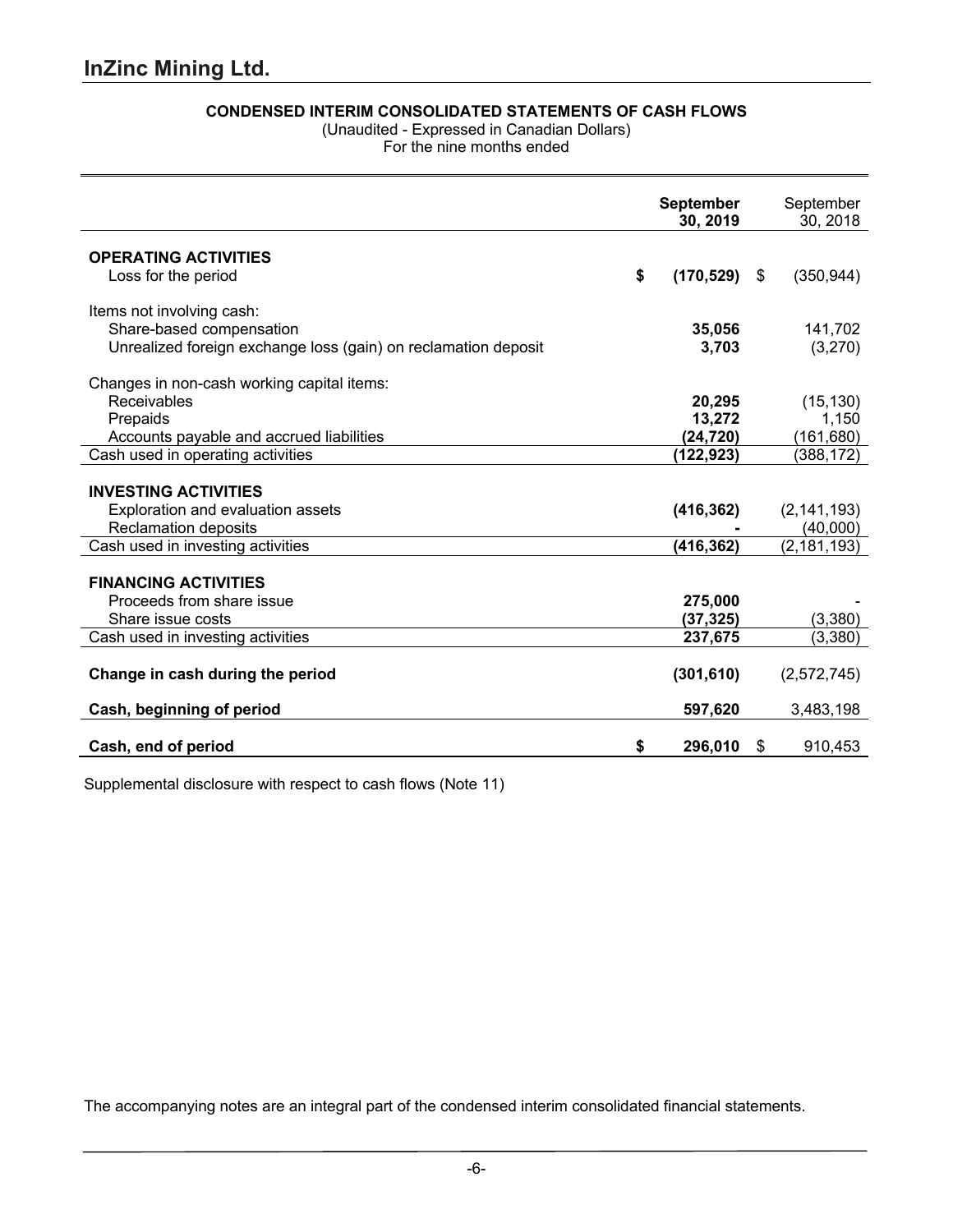# **1. NATURE OF OPERATIONS AND GOING CONCERN**

InZinc Mining Ltd. (the "Company") was incorporated on October 24, 1997 under the laws of British Columbia and was continued under the Canada Business Corporations Act in June 2002. The Company's registered and records office is at Suite 2300, Bentall 5, 550 Burrard Street, Box 30, Vancouver, BC, V6C 2B5. The Company's head office is at P.O. Box 48268, Station Bentall Centre, Vancouver, BC, V7X 1A2. The Company is listed on the TSX Venture Exchange ("TSX-V") under the trading symbol IZN.

The Company's principal business activities include the acquisition and exploration of mineral exploration and evaluation assets in the United States and Canada. The Company has not yet determined whether its exploration and evaluation assets contain ore reserves that are economically recoverable. The recoverability of the amounts shown for exploration and evaluation assets are dependent upon the existence of economically recoverable reserves, the ability of the Company to obtain necessary financing to complete the development of those reserves, and upon future profitable production. To date, the Company has not earned any revenues and is considered to be in the exploration stage.

These condensed interim consolidated financial statements have been prepared assuming the Company will continue on a going-concern basis. The Company has incurred losses since its inception and the ability of the Company to continue as a going-concern depends upon its ability to raise adequate financing and to develop profitable operations. These condensed interim consolidated financial statements do not include adjustments to amounts and classifications of assets and liabilities that might be necessary should the Company be unable to continue operations.

The continuance of the Company's operations is dependent on obtaining sufficient additional financing in order to realize the recoverability of the Company's investments in exploration and evaluation assets which is dependent upon the existence of economically recoverable reserves and market prices for the underlying minerals. Management closely monitors metal commodity prices, individual equity movements and the stock market to determine the appropriate course of action to be taken by the Company if favourable or adverse market conditions occur. Management estimates it has sufficient funds to operate for the upcoming twelve months.

# **2. BASIS OF PRESENTATION**

### **Statement of compliance**

These condensed interim consolidated financial statements, including comparatives, have been prepared in accordance with IAS 34, Interim Financial Reporting, as issued by the International Accounting Standards Board ("IASB") and the interpretations of the IFRS Interpretations committee. They do not include all disclosures required by International Financial Reporting Standards ("IFRS") for annual financial statements, and, therefore, should be read in conjunction with the Company's audited consolidated financial statements for the year ended December 31, 2018, prepared in accordance with IFRS as issued by the IASB.

### **Approval of the financial statements**

These condensed interim consolidated financial statements were authorized for issue by the Audit Committee and Board of Directors on November 29, 2019.

### **Basis of presentation**

These condensed interim consolidated financial statements have been prepared on a historical cost basis except for certain non-current assets and financial instruments, which are measured at fair value. In addition, these condensed interim consolidated financial statements have been prepared using the accrual basis of accounting, except for cash flow information.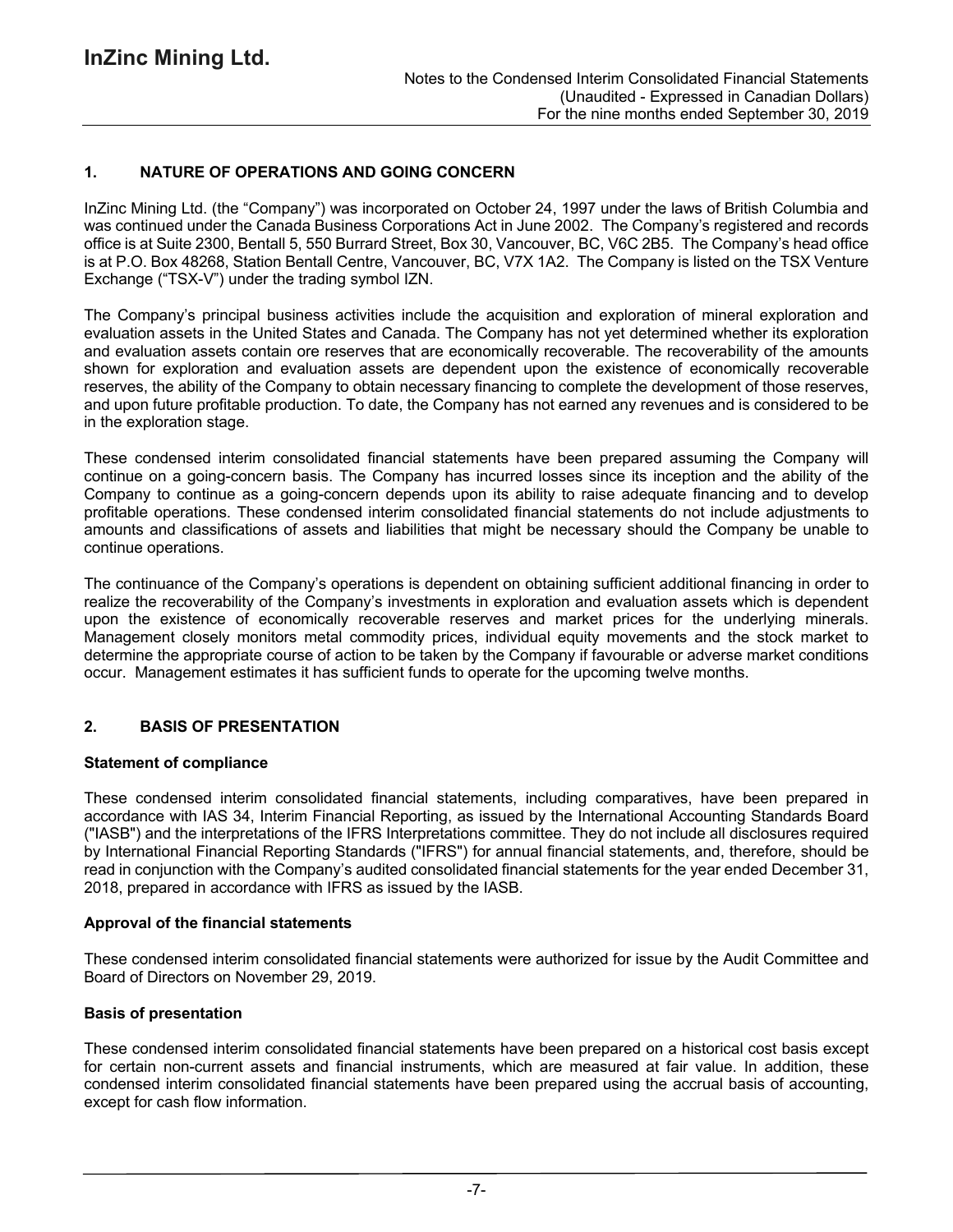# **2. BASIS OF PREPARATION** (cont'd…)

### **Functional and presentation currency**

These condensed interim consolidated financial statements are presented in Canadian dollars, unless otherwise noted, which is the functional currency of the parent and of its subsidiary.

### **Basis of consolidation**

These condensed interim consolidated financial statements of the Company include the accounts of the Company and its wholly-owned subsidiary, N.P.R. (US) Inc., a Nevada corporation, the principal activity of which is exploration in the United States. Control exists when the Company has the power, directly or indirectly, to govern the financial and operating policies of an entity so as to obtain benefits from its activities. All inter-company transactions and balances have been eliminated upon consolidation.

### **Significant estimates**

The preparation of these condensed interim consolidated financial statements in conformity with IFRS requires management to make certain estimates, judgments and assumptions that affect the reported amounts of assets and liabilities at the date of the condensed interim consolidated financial statements and the reported expenses during the period.

Although management uses historical experience and its best knowledge of the amount, events or actions to form the basis for judgments and estimates, actual results may differ from these estimates.

Estimates are made when applying accounting policies. The critical estimates that have the most significant effects on the amounts recognized in the condensed interim consolidated financial statements are as follows:

### Economic recoverability and probability of future economic benefits of exploration and evaluation assets

Management has determined that exploration, evaluation, and related costs incurred which were capitalized may have future economic benefits and may be economically recoverable. Management uses several criteria in its assessments of economic recoverability and probability of future economic benefits including, geologic and other technical information, a history of conversion of mineral deposits with similar characteristics to its own properties to proven and probable mineral reserves, the quality and capacity of existing infrastructure facilities, evaluation of permitting and environmental issues and local support for the project.

### Valuation of share-based compensation

The Company uses the Black-Scholes Option Pricing Model for valuation of share-based compensation. Option pricing models require the input of subjective assumptions including expected price volatility, interest rate, and forfeiture rate. Changes in the input assumptions can materially affect the fair value estimate and the Company's earnings and equity reserves.

### **Significant judgments**

Information about critical judgments in applying accounting policies that have the most significant effect on the amounts recognized in these condensed interim consolidated financial statements are, but are not limited to, as follows:

# Determination of functional currency

The Company determines the functional currency through an analysis of several indicators such as expenses and cash flow, financing activities, retention of operating cash flows, and frequency of transactions with the reporting entity.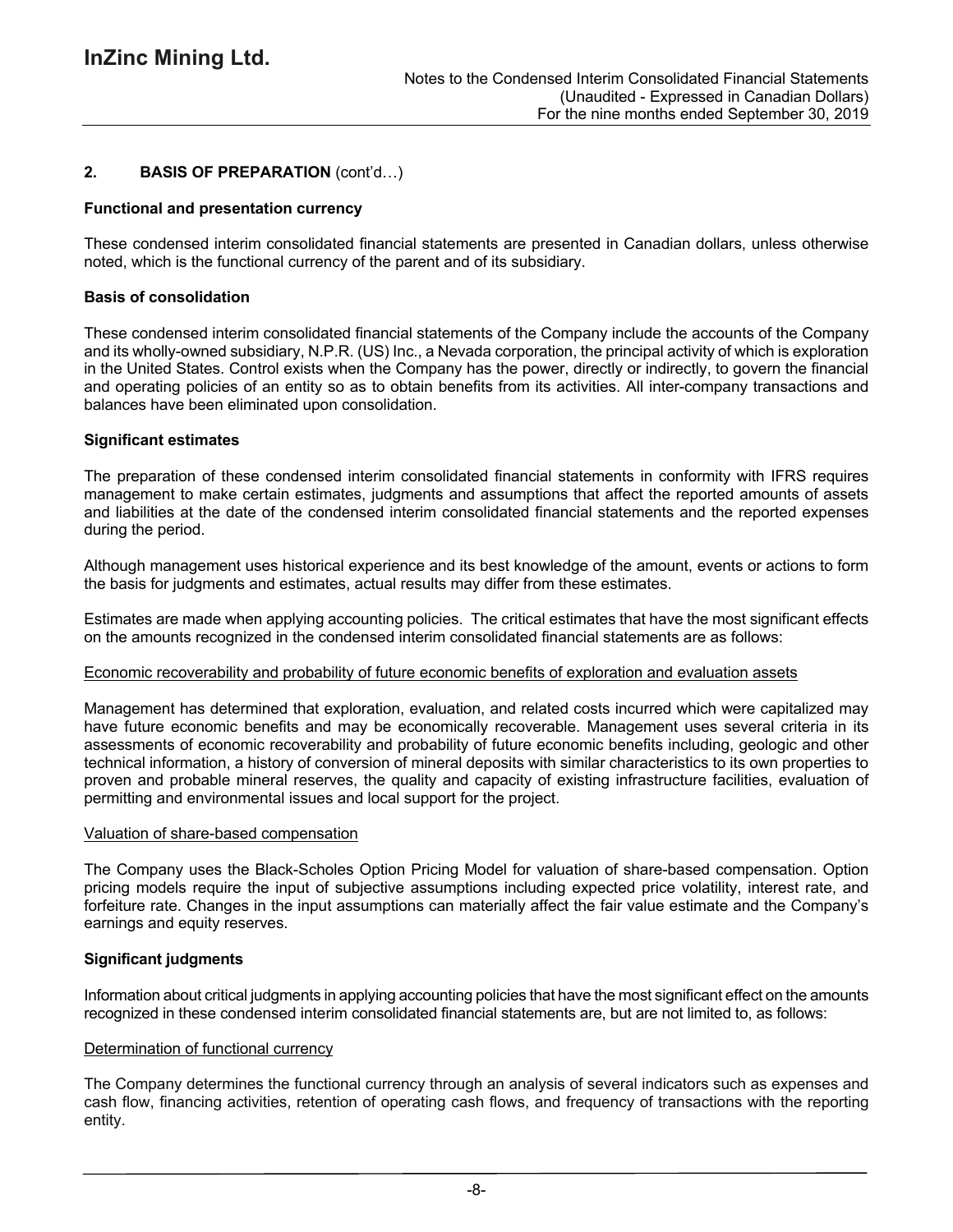# **3. SIGNIFICANT ACCOUNTING POLICIES**

There have been no significant changes to the Company's significant accounting policies from those disclosed in the consolidated financial statements for the year ended December 31, 2018, except as noted below.

### **New accounting policies adopted**

#### IFRS 16, Leases

IFRS 16 requires lessees to recognize a lease liability reflecting future lease payments and a "right-of-use asset" for virtually all lease contracts, and to record it on the statement of financial position, except with respect to lease contracts that meet limited exception criteria. There was no impact on the condensed interim consolidated financial statements as a result of adopting this standard.

### **4. CASH**

Cash is comprised as follows:

|                                                                              | <b>September</b><br>30, 2019 |   | December<br>31, 2018 |  |  |
|------------------------------------------------------------------------------|------------------------------|---|----------------------|--|--|
| Cash in Canadian financial institutions<br>Cash in US financial institutions | 292,975<br>3.035             | S | 579,932<br>17,688    |  |  |
|                                                                              | 296,010                      |   | 597,620              |  |  |

# **5. RECEIVABLES**

Receivables are comprised as follows:

|                       | <b>September</b><br>30, 2019 | December<br>31, 2018 |        |  |
|-----------------------|------------------------------|----------------------|--------|--|
| <b>GST</b> receivable | 19,780                       | S                    | 40,075 |  |
|                       | 19,780                       | S                    | 40,075 |  |

# **6. MARKETABLE SECURITIES**

As at September 30, 2019 the fair market value of the securities held was \$353 (December 31, 2018 - \$770).

# **7. EXPLORATION AND EVALUATION ASSETS**

Title to exploration and evaluation assets involves inherent risks due to difficulties of determining the validity of certain mineral claims and leases as well as the potential for problems arising from the frequently ambiguous conveyancing history characteristic of many exploration and evaluation assets. The Company has investigated the titles to its exploration and evaluation assets and, to the best of its knowledge, the titles are in good standing.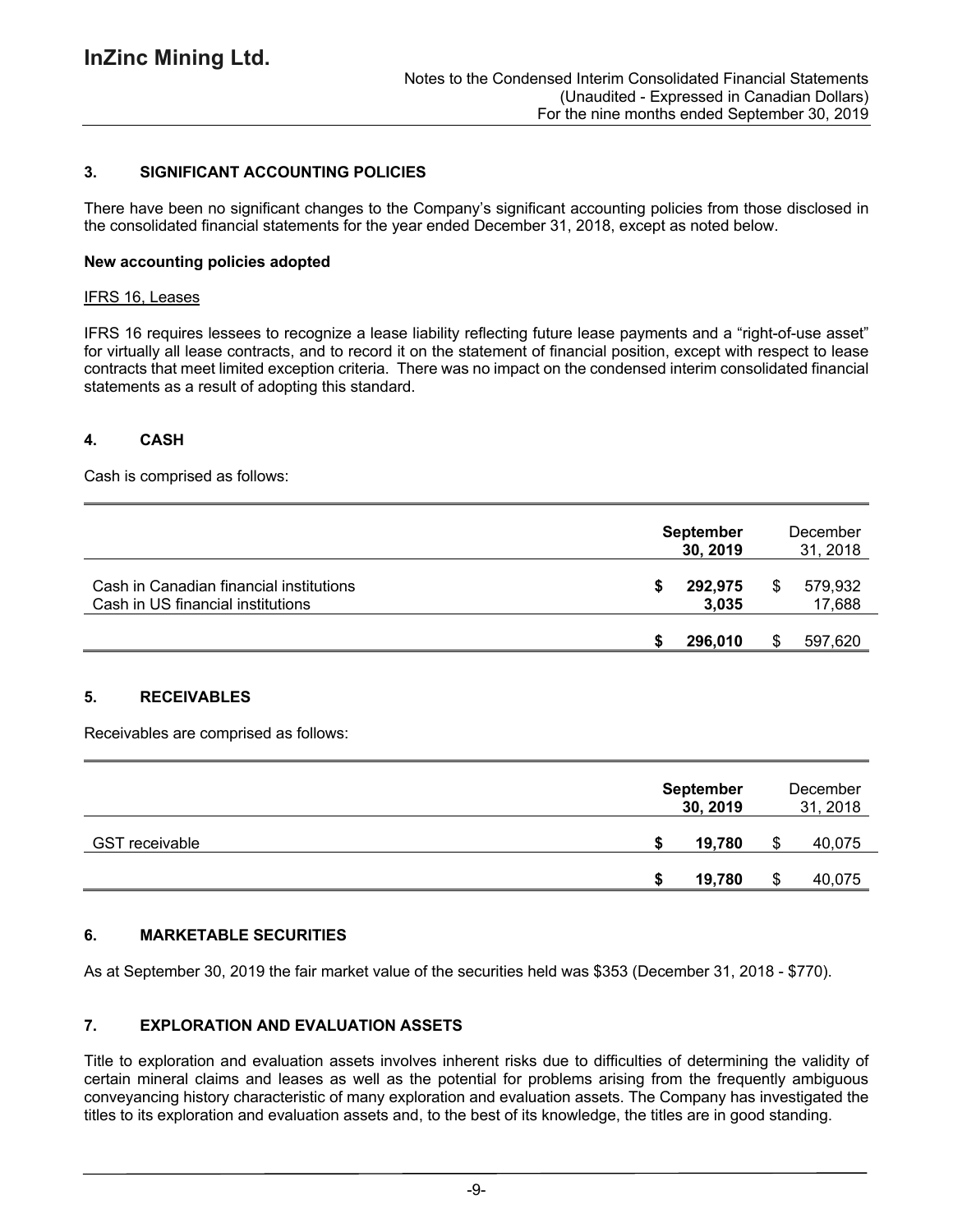# **7. EXPLORATION AND EVALUATION ASSETS** (cont'd…)

### **West Desert property**

The Company holds a 100% interest in various mining claims and a mineral lease referred to as the West Desert property ("West Desert"), located in Utah, USA. The property is subject to a 1.5% net smelter returns royalty ("NSR") and a future cash payment of \$1,000,000, upon the completion of a financing necessary to bring West Desert into production.

# **PX property**

The Company holds a 100% interest in various mining claims referred to as the PX property ("PX"), located in Utah, USA.

### **Indy property**

On October 18, 2016, the Company entered into an option agreement with Pac Shield Resources Inc. ("PSR"), a private British Columbia company, to acquire a 100% interest in and to certain mineral claims located in the central British Columbia referred to as the Indy Property ("Indy").

To acquire Indy, the Company must make cash payments totaling \$305,000, issue a total of 2,100,000 common shares, and complete work commitments of \$2,600,000, as follows:

|                              | <b>Acquisition</b><br>in cash | <b>Acquisition</b><br>in shares | Work<br>commitments |
|------------------------------|-------------------------------|---------------------------------|---------------------|
| March 24, 2017 (completed)   | \$                            | 200,000                         | \$                  |
| April 4, 2017 (completed)    | 30,000                        |                                 |                     |
| January 29, 2018 (completed) | 25,000                        | 200,000                         | 75,000              |
| January 29, 2019 (completed) | 25,000                        | 300,000                         | 200,000             |
| January 29, 2020             | 25,000                        | 400,000                         | 325,000             |
| January 29, 2021             | 75,000                        | 500,000                         | 750,000             |
| January 29, 2022             | 125,000                       | 500,000                         | 1,250,000           |
|                              | \$<br>305,000                 | 2,100,000                       | \$2,600,000         |

In addition, a \$500,000 cash payment and the issuance of 500,000 shares of the Company will be made to PSR if the Company files a technical report establishing a 500,000,000 pound zinc resource on the property. A further \$500,000 cash payment will be made to PSR should the Company file a technical report establishing a 750,000,000 pound zinc resource on the property.

The property is subject to a 1.0% NSR held by PSR (the "PSR NSR") and a 1.5% NSR held by Kerry Curtis, nonexecutive Chairman of the Board and a director of the Company and a director and the controlling shareholder of PSR. On exercise of the option and prior to completion of a feasibility study on the property, the Company has the right to purchase the PSR NSR for \$1,500,000.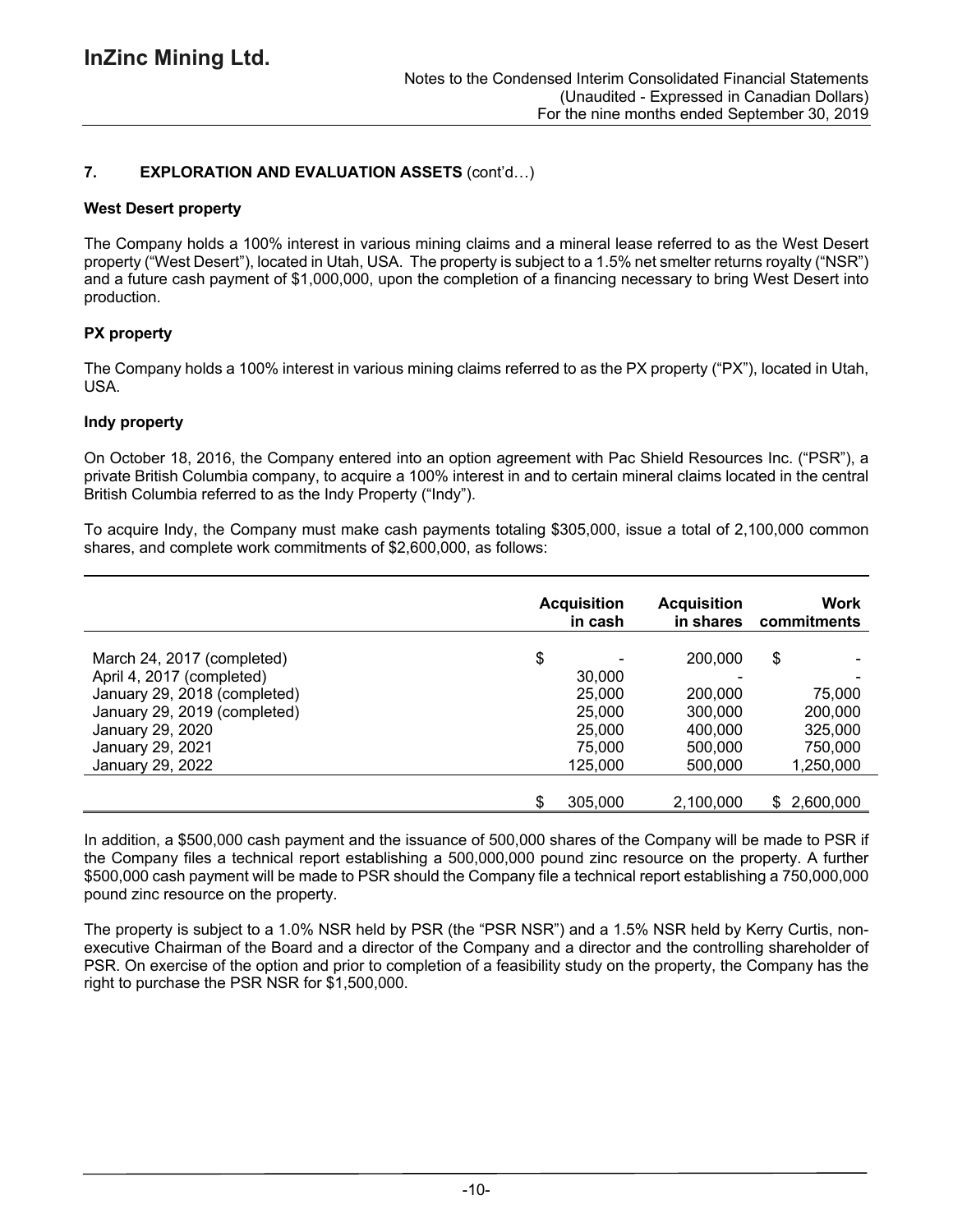# **7. EXPLORATION AND EVALUATION ASSETS** (cont'd…)

The following table represents expenditures incurred on the exploration and evaluation assets during the nine months ended September 30, 2019:

|                                   | <b>West Desert</b> | <b>PX</b>     | <b>Indy</b> | <b>Total</b> |
|-----------------------------------|--------------------|---------------|-------------|--------------|
|                                   |                    |               |             |              |
| <b>Acquisition costs</b>          | \$                 | \$            | \$          | \$           |
| Balance, December 31, 2018        | 394,127            | 35,066        | 148,763     | 577,956      |
| Additions during the period:      |                    |               |             |              |
| Cash payments                     |                    |               | 25,000      | 25,000       |
| Shares issued                     |                    |               | 12,000      | 12,000       |
|                                   |                    |               | 37,000      | 37,000       |
| Balance, September 30, 2019       | 394,127            | 35,066        | 185,763     | 614,956      |
|                                   |                    |               |             |              |
| <b>Deferred exploration costs</b> |                    |               |             |              |
| Balance, December 31, 2018        | 6,943,949          | 72,846        | 712,911     | 7,729,706    |
| Additions during the period:      |                    |               |             |              |
| Air support                       |                    |               | 34,111      | 34,111       |
| Analytical                        |                    |               | 18,447      | 18,447       |
| Claims maintenance                | 47,343             | 11,843        |             | 59,186       |
| Communication                     | 389                |               | 1,843       | 2,232        |
| <b>Drilling</b>                   |                    |               | 56,331      | 56,331       |
| Engineering                       |                    |               | 14,035      | 14,035       |
| Equipment and supplies            | 4,337              |               | 17,450      | 21,787       |
| Geochemistry                      |                    |               | 3,400       | 3,400        |
| Personnel                         | 1,595              |               | 115,549     | 117,144      |
| Room and board                    | 957                |               | 26,656      | 27,613       |
| Travel                            |                    |               | 2,772       | 2,772        |
|                                   | 54,621             | 11,843        | 290,594     | 357,058      |
| Balance, September 30, 2019       | 6,998,570          | 84,689        | 1,003,505   | 8,086,764    |
|                                   |                    |               |             |              |
| Total, September 30, 2019         | \$7,392,697        | 119,755<br>\$ | \$1,189,268 | \$8,701,720  |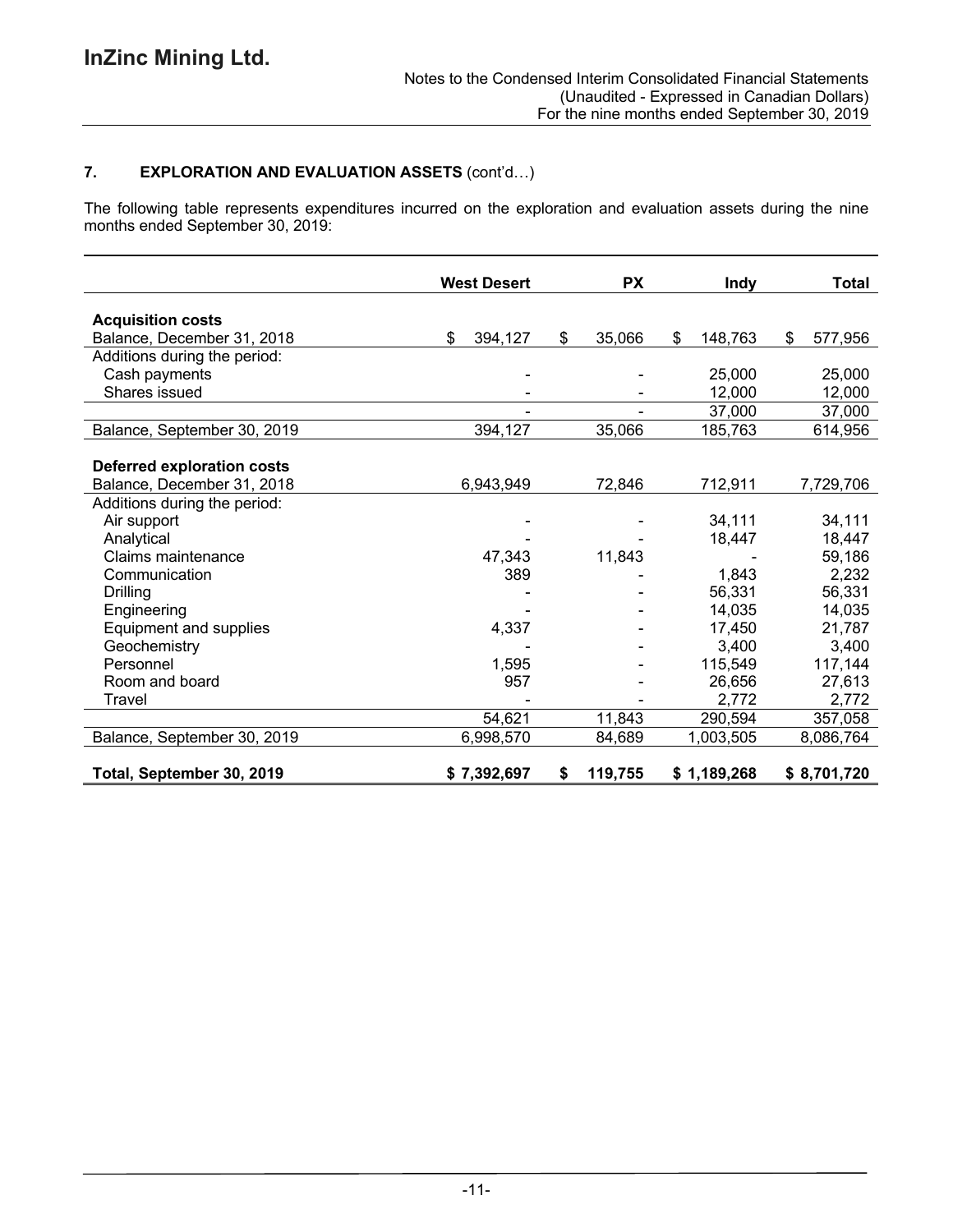# **7. EXPLORATION AND EVALUATION ASSETS** (cont'd…)

The following table represents expenditures incurred on the exploration and evaluation assets during the year ended December 31, 2018:

|                                     | <b>West Desert</b> |    | <b>PX</b> |              | Indy      | <b>Total</b> |             |
|-------------------------------------|--------------------|----|-----------|--------------|-----------|--------------|-------------|
| <b>Acquisition costs</b>            |                    |    |           |              |           |              |             |
| Balance, December 31, 2017          | \$<br>394,127      | \$ |           | $\mathbb{S}$ | 79,280    | \$           | 473,407     |
| Additions during the year:          |                    |    |           |              |           |              |             |
| Cash payments                       |                    |    |           |              | 25,000    |              | 25,000      |
| Shares issued                       |                    |    |           |              | 29,000    |              | 29,000      |
| Staking                             |                    |    | 35,066    |              | 15,483    |              | 50,549      |
|                                     |                    |    | 35,066    |              | 69,483    |              | 104,549     |
| Balance, December 31, 2018          | 394,127            |    | 35,066    |              | 148,763   |              | 577,956     |
|                                     |                    |    |           |              |           |              |             |
| <b>Deferred exploration costs</b>   |                    |    |           |              |           |              |             |
| Balance, December 31, 2017          | 5,330,585          |    |           |              | 76,017    |              | 5,406,602   |
| Additions during the year:          |                    |    |           |              |           |              |             |
| Air support                         |                    |    |           |              | 11,165    |              | 11,165      |
| Analytical                          | 48,775             |    | 343       |              | 16,555    |              | 65,673      |
| Claims maintenance                  | 52,235             |    | 25,331    |              |           |              | 77,566      |
| Communication                       | 1,565              |    |           |              | 2,580     |              | 4,145       |
| Community engagement                |                    |    |           |              | 750       |              | 750         |
| Drilling                            | 1,059,237          |    |           |              | 336,041   |              | 1,395,278   |
| Engineering                         | 613                |    |           |              |           |              | 613         |
| Environmental                       |                    |    |           |              | 596       |              | 596         |
| Equipment and supplies              | 92,730             |    |           |              | 100,758   |              | 193,488     |
| Geophysics                          | 51,527             |    | 27,759    |              |           |              | 79,286      |
| Permitting                          | 290                |    |           |              | 3,319     |              | 3,609       |
| Personnel                           | 237,627            |    | 16,621    |              | 153,455   |              | 407,703     |
| Room and board                      | 57,811             |    |           |              | 27,189    |              | 85,000      |
| Travel                              | 10,954             |    | 2,792     |              | 7,291     |              | 21,037      |
|                                     | 1,613,364          |    | 72,846    |              | 659,699   |              | 2,345,909   |
| Balance, December 31, 2018          | 6,943,949          |    | 72,846    |              | 735,716   |              | 7,752,511   |
| B.C. mineral exploration tax credit |                    |    |           |              | (22, 805) |              | (22, 805)   |
| Total, December 31, 2018            | \$7,338,076        | \$ | 107,912   | \$           | 861,674   |              | \$8,307,662 |

# **Reclamation deposits**

As at September 30, 2019, the Company has reclamation deposits of \$125,584 (December 31, 2018 - \$129,287) to cover potential disturbances on West Desert and has reclamation deposits of \$40,000 (December 31, 2018 - \$40,000) to cover potential disturbances on Indy.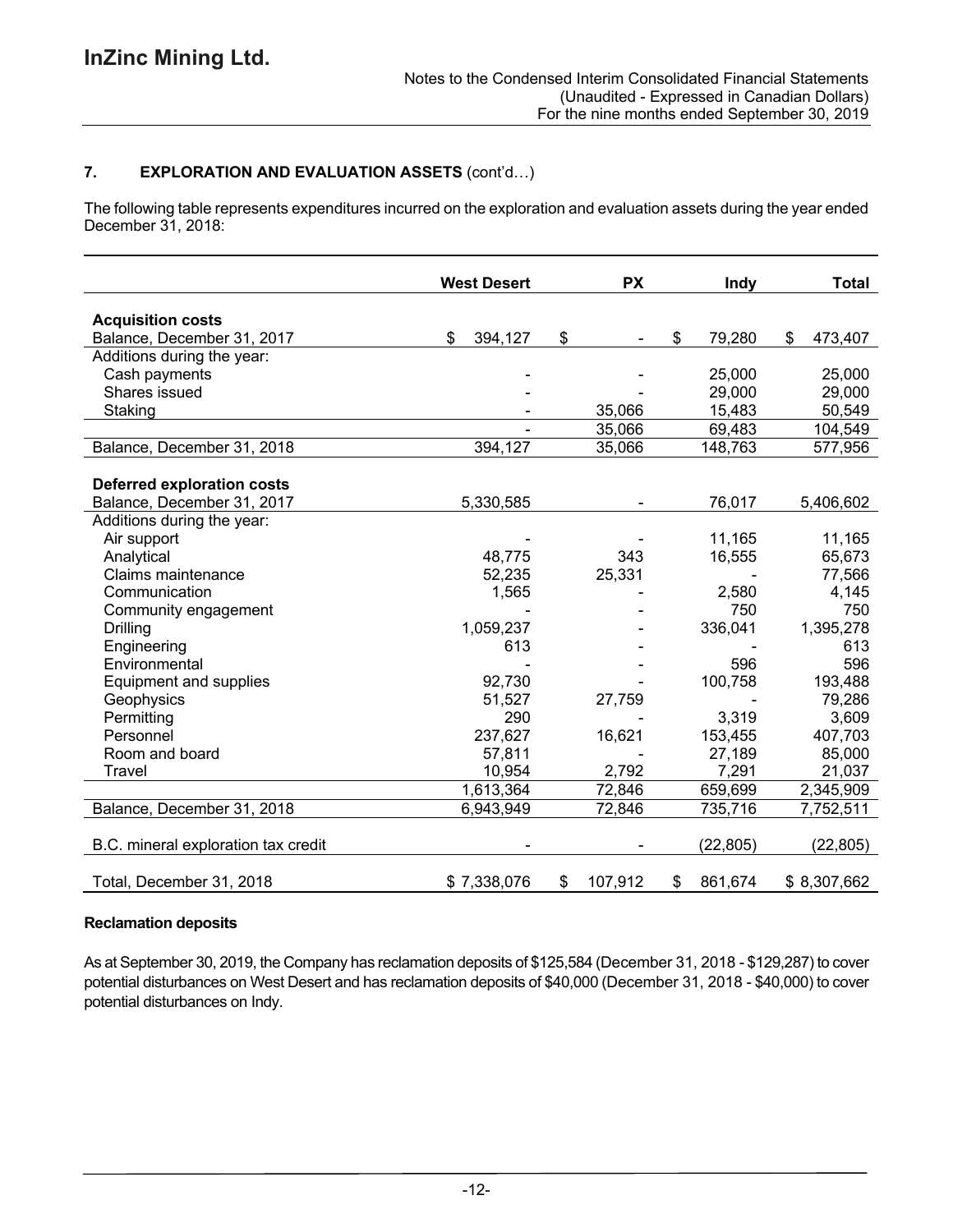# **8. ACCOUNTS PAYABLE AND ACCRUED LIABILITIES**

Accounts payable and accrued liabilities are comprised of the following:

|                                                                        | <b>September</b><br>30, 2019 | December<br>31, 2018            |
|------------------------------------------------------------------------|------------------------------|---------------------------------|
| Trade payables<br><b>Accrued liabilities</b><br>Due to related parties | \$<br>26,594<br>1,230        | \$<br>58,221<br>26,000<br>2,627 |
|                                                                        | 27,824                       | 86,848                          |

### **9. SHARE CAPITAL AND RESERVES**

### **Authorized share capital**

The Company has authorized share capital of unlimited common shares without par value.

### **Issued share capital**

During the nine months ended September 30, 2019, the Company issued.

- i. 5,500,000 units at a price of \$0.05 per unit by way of a private placement for total proceeds of \$275,000. Each unit was comprised of one common share and one-half of one share purchase warrant, which entitles the holder of each whole warrant to acquire an additional common share of the Company at a price of \$0.10 per common share, for a period of 24 months from the date of issue. The Company paid a total of \$37,325 in cash for finder and legal fees and issued 330,000 warrants, valued at \$5,485. The agent's warrants entitle the holder of each whole warrant to acquire an additional common share of the Company at a price of \$0.05 per common share, for a period of 24 months from the date of issue; and
- ii. 300,000 common shares, valued at \$12,000, pursuant to the Indy option agreement (Note 7).

During the nine months ended September 30, 2018, the Company issued:

i. 200,000 common shares, valued at \$29,000, pursuant to the Indy option agreement (Note 7).

### **Stock options**

The Company grants stock options to employees and consultants as compensation for services, pursuant to its incentive Share Option Plan (the "Plan"). Options issued must have an exercise price greater than or equal to the "Discounted Market Price" of the Company's stock on the grant date. Options have a maximum expiry period of up to five years from the grant date and vest at such time as may be determined by the Board of Directors at the date of the grant. Options granted to consultants performing investor relations activities shall vest in stages over a 12 month period with a maximum of one-quarter of the options vesting in any three month period. The number of options that may be issued under the Plan is limited to no more than 10% of the Company's issued and outstanding shares on the grant date.

During the nine months ended September 30, 2019, the Company granted 2,350,000 (2018 - 200,000) incentive stock options to directors, officers, and consultants, with various vesting provisions. During the nine months ended September 30, 2019, the Company expensed \$35,056 (2018 - \$141,702), which was recorded in share-based compensation.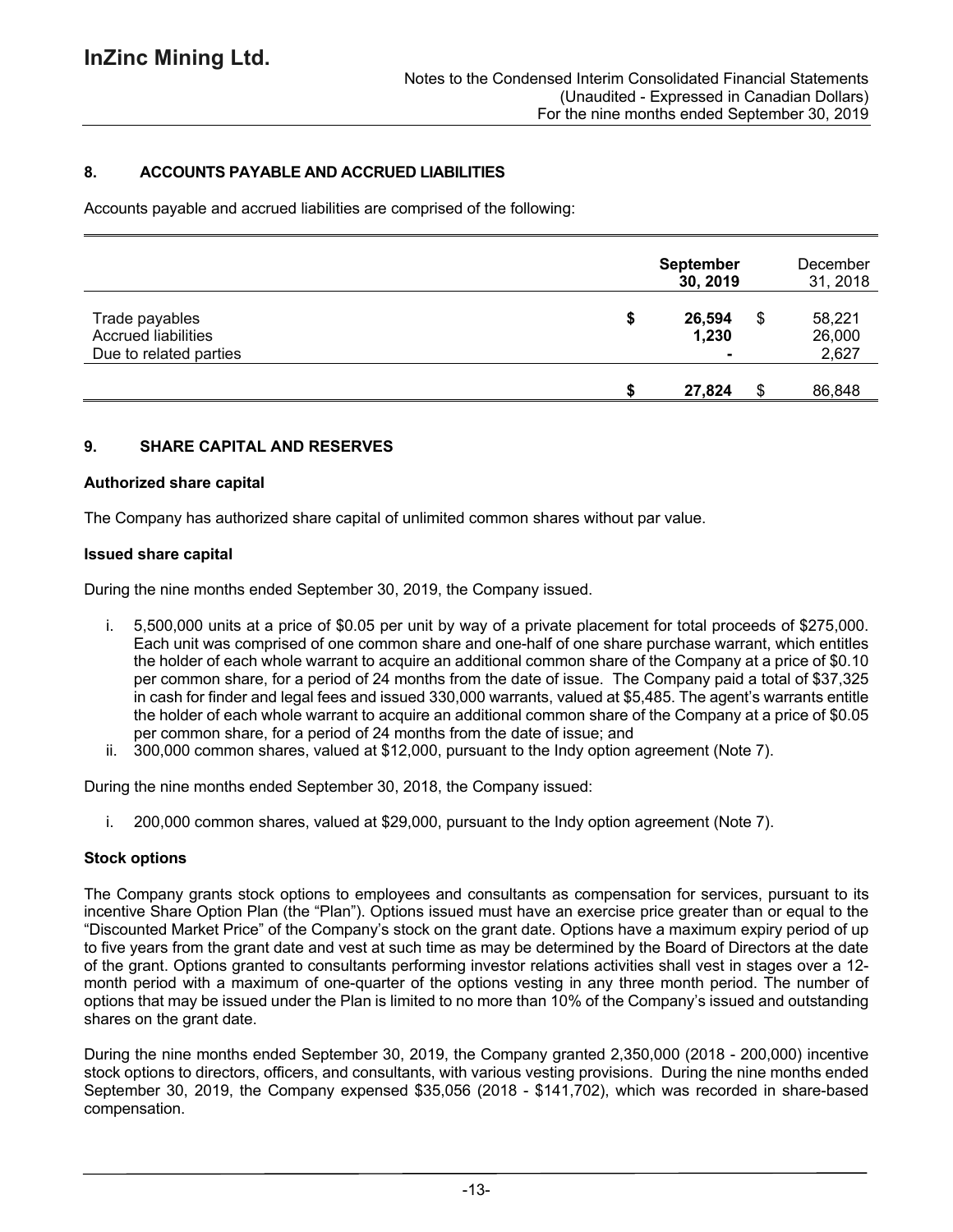### **9. SHARE CAPITAL AND RESERVES** (cont'd…)

#### **Stock options** (cont'd…)

The weighted average fair value of stock options granted during the nine months ended September 30, 2019 was \$0.024 (2018 - \$0.153) per option.

The fair value of stock options granted was estimated using the Black-Scholes option pricing model with weighted average assumptions as follows:

|                                                                                                                        | For the nine<br>months ended<br><b>September</b><br>30, 2019 | For the nine<br>months ended<br>September<br>30, 2018 |
|------------------------------------------------------------------------------------------------------------------------|--------------------------------------------------------------|-------------------------------------------------------|
| Risk-free interest rate<br>Expected option life (years)<br>Expected stock price volatility<br>Expected forfeiture rate | 1.49%<br>3.0<br>105%                                         | 1.96%<br>3.0<br>117%                                  |

Option transactions are summarized as follows:

|                                  | Number of<br>options | Weighted<br>average<br>exercise price |
|----------------------------------|----------------------|---------------------------------------|
| Balance - December 31, 2017      | 6,930,000            | \$<br>0.113                           |
| Granted                          | 200,000              | 0.220                                 |
| Balance - December 31, 2018      | 7,130,000            | \$<br>0.116                           |
| Granted                          | 2,350,000            | 0.050                                 |
| Balance - September 30, 2019     | 9,480,000            | \$<br>0.100                           |
| Exercisable - September 30, 2019 | 7,780,000            | \$<br>0.110                           |

Options outstanding as at September 30, 2019 are as follows:

| <b>Number of options</b>             | <b>Exercise price</b> | <b>Expiry date</b> | <b>Contractual life</b><br>remaining (years) |
|--------------------------------------|-----------------------|--------------------|----------------------------------------------|
|                                      |                       |                    |                                              |
| 1,500,000                            | \$<br>0.135           | May 31, 2020       | 0.67                                         |
| 1,300,000                            | 0.13                  | December 20, 2020  | 1.22                                         |
| 200,000                              | 0.22                  | January 30, 2021   | 1.34                                         |
| 2,650,000                            | 0.09                  | May 31, 2021       | 1.67                                         |
| 500,000                              | 0.11                  | June 21, 2021      | 1.73                                         |
| 2,350,000                            | 0.05                  | May 30, 2022       | 2.67                                         |
| 980,000                              | 0.12                  | October 11, 2022   | 3.03                                         |
| 9,480,000                            |                       |                    | 1.83(1)                                      |
| $\overline{^{(1)}}$ weighted average |                       |                    |                                              |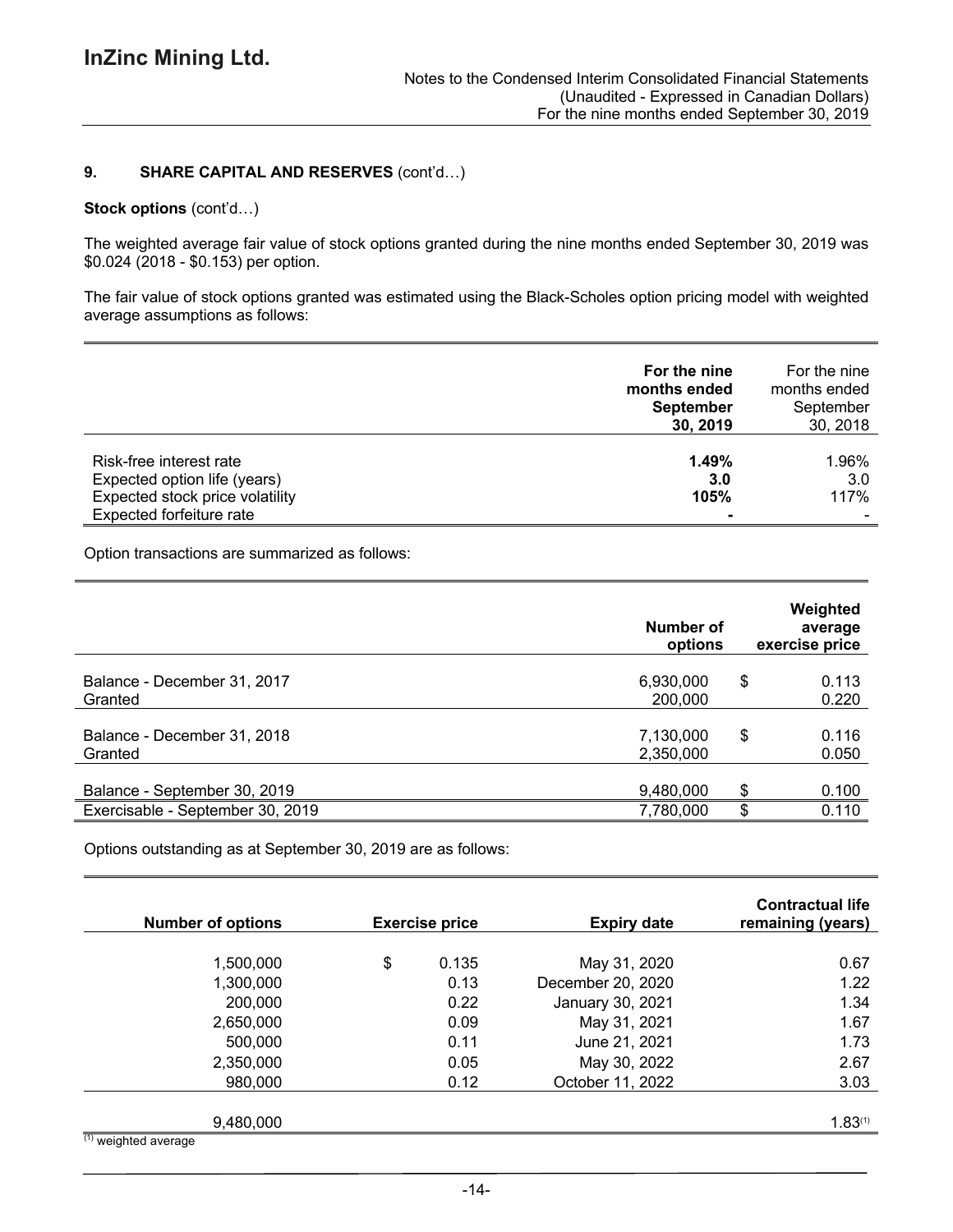# **9. SHARE CAPITAL AND RESERVES** (cont'd…)

### **Warrants**

Warrant transactions are summarized as follows:

|                                                 | Number of<br>warrants   |   | Weighted<br>average<br>exercise price |  |
|-------------------------------------------------|-------------------------|---|---------------------------------------|--|
| Balance - December 31, 2017 and 2018<br>Granted | 19,315,600<br>3,080,000 | S | 0.15<br>0.09                          |  |
| Balance - September 30, 2019                    | 22,395,600              |   | 0.14                                  |  |

Warrants outstanding as at September 30, 2019 are as follows:

| <b>Number of warrants</b> | <b>Exercise price</b> | <b>Expiry date</b> | <b>Contractual life</b><br>remaining (years) |
|---------------------------|-----------------------|--------------------|----------------------------------------------|
|                           |                       |                    |                                              |
| 17,177,100                | \$<br>0.15            | December 14, 2019  | 0.21                                         |
| 2,138,500                 | 0.15                  | December 20, 2019  | 0.22                                         |
| 2,750,000                 | 0.10                  | May 29, 2021       | 1.66                                         |
| 330,000                   | 0.05                  | May 29, 2021       | 1.66                                         |
|                           |                       |                    |                                              |
| 22,395,600                |                       |                    | 0.41(1)                                      |
| $(1)$ usighted overage    |                       |                    |                                              |

(1) weighted average

# **10. RELATED PARTY TRANSACTIONS**

The Company defines key management personnel as its directors and officers. The Company entered into the following transactions with related parties:

|                                                                           | For the nine<br>months ended<br><b>September</b><br>30, 2019 |   | For the nine<br>months ended<br>September<br>30, 2018 |  |
|---------------------------------------------------------------------------|--------------------------------------------------------------|---|-------------------------------------------------------|--|
| Office and miscellaneous<br>Professional fees<br>Share-based compensation | \$<br>16,500<br>23,465                                       | S | 18,000<br>22,500<br>54,955                            |  |
|                                                                           | 39,965                                                       |   | 95,455                                                |  |

As at September 30, 2019, included in rent is \$Nil (September 30, 2018 - \$1,694) paid or accrued to a company formerly related by the chief financial officer.

As at September 30, 2019, included in accounts payable and accrued liabilities are amounts owing to related parties of \$Nil (December 31, 2018 - \$2,627).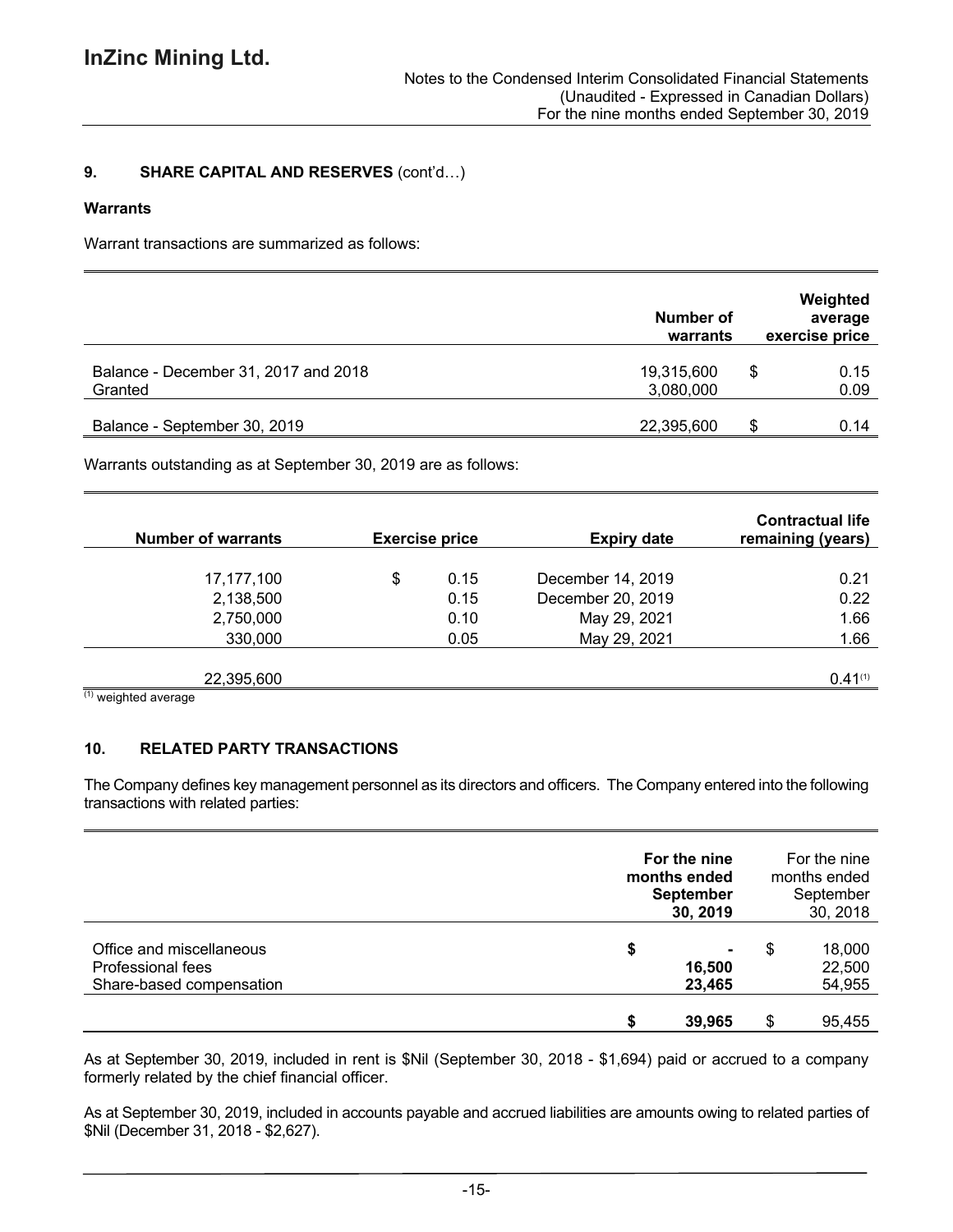# **11. SUPPLEMENTAL DISCLOSURE WITH RESPECT TO CASH FLOWS**

During the nine months ended September 30, 2019, the Company's significant non-cash transactions consisted of:

- i. shares issued for acquisition of exploration and evaluation assets of \$12,000;
- ii. fair value of warrants issued as finders' fee of \$5,485;
- iii. change in fair market value of marketable securities of \$417; and
- iv. exploration and evaluation assets recorded in accounts payable and accrued liabilities of \$12,381.

During the nine months ended September 30, 2018, the Company's significant non-cash transactions consisted of:

- i. shares issued for acquisition of exploration and evaluation assets of \$29,000;
- ii. change in fair market value of marketable securities of \$562; and
- iii. exploration and evaluation assets recorded in accounts payable and accrued liabilities of \$192,963.

### **12. SEGMENTED INFORMATION**

The Company operates in one industry segment being the acquisition and exploration of mineral exploration and evaluation assets. The total assets attributable to the geographical locations relate primarily to exploration and evaluation assets and are all located as follows:

| <b>September 30, 2019</b>                | <b>United States</b> | Canada    | Total     |
|------------------------------------------|----------------------|-----------|-----------|
| <b>Exploration and evaluation assets</b> | 7,512,452            | 1,189,268 | 8,701,720 |
|                                          |                      |           |           |
| December 31, 2018                        | United States        | Canada    | Total     |
| Exploration and evaluation assets        | 7,445,988            | 861,674   | 8,307,662 |

# **13. FINANCIAL INSTRUMENTS AND RISK MANAGEMENT**

Financial instruments measured at fair value are classified into one of three levels in the fair value hierarchy according to the relative reliability of the inputs used to estimate the fair values. The three levels of the fair value hierarchy are:

- Level 1 Unadjusted quoted prices in active markets for identical assets or liabilities;
- Level 2- Inputs other than quoted prices that are observable for the asset or liability either directly or indirectly; and
- Level 3 Inputs that are not based on observable market data.

Cash and marketable securities are measured at fair value using level 1 inputs. The value of receivables, reclamation deposits, and accounts payable and accrued liabilities approximates their carrying values.

### **Financial risk factors**

The Company is exposed to a variety of financial risks by virtue of its activities including credit, liquidity, interest rate, foreign currency, and price risk.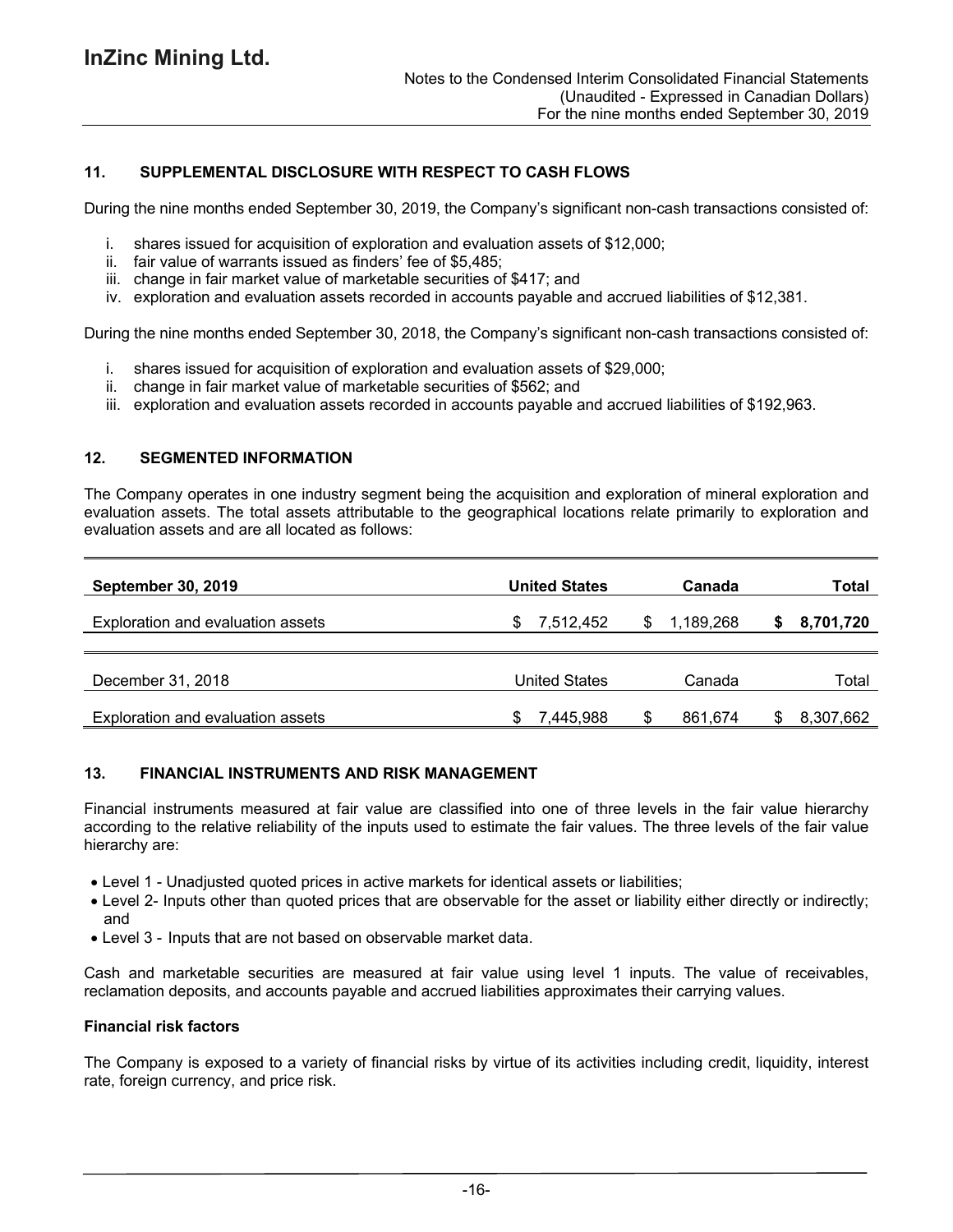# **13. FINANCIAL INSTRUMENTS AND RISK MANAGEMENT** (cont'd…)

### **Financial risk factors** (cont'd…)

### Credit risk

The Company is exposed to industry credit risks arising from its cash holdings and receivables. The Company manages credit risk by placing cash with major Canadian financial institutions. The Company's receivables are due from the Federal Government of Canada. Management believes that credit risk related to these amounts is nominal.

### Liquidity risk

Liquidity risk is the risk that the Company will not have sufficient funds to meet its financial obligations when they are due. To manage liquidity risk, the Company reviews additional sources of capital and financing to continue its operations and discharge its commitments as they become due.

### Interest rate risk

Interest rate risk is the risk that the fair value of future cash flows of a financial instrument will fluctuate because of changes in market interest rates. The Company is not exposed to interest rate risk as it does not have any significant financial instruments with interest rates, with the exception of cash. Interest earned on cash is based on prevailing bank account interest rates, which may fluctuate. A 1% change in interest rates would result in a nominal difference for the nine months ended September 30, 2019.

### Foreign currency risk

The Company is exposed to foreign currency risk on fluctuations related to cash and accounts payables and accrued liabilities that are denominated in United States Dollars. A 10% change in foreign exchange rates would result in a nominal difference for the nine months ended September 30, 2019.

### Price risk

The Company has limited exposure to price risk with respect to commodity and equity prices. Equity price risk is defined as the potential adverse impact on the Company's earnings due to movements in individual equity prices or general movements in the level of the stock market. Commodity price risk is defined as the potential adverse impact on earnings and economic value due to commodity price movements and volatilities.

### **14. CAPITAL MANAGEMENT**

The Company manages its capital structure and makes adjustments to it, based on the funds available to the Company, in order to support the acquisition and exploration of exploration and evaluation assets. The Board of Directors does not establish quantitative return on capital criteria for management, but rather relies on the expertise of the Company's management to sustain future development of the business. The Company defines capital that it manages as share capital, options and warrants.

The properties in which the Company currently has an interest are in the exploration stage; as such the Company has historically relied on the equity markets to fund its activities.

The Company will continue to assess new properties and seek to acquire an interest in additional properties if it feels there is sufficient geologic or economic potential and if it has adequate financial resources to do so.